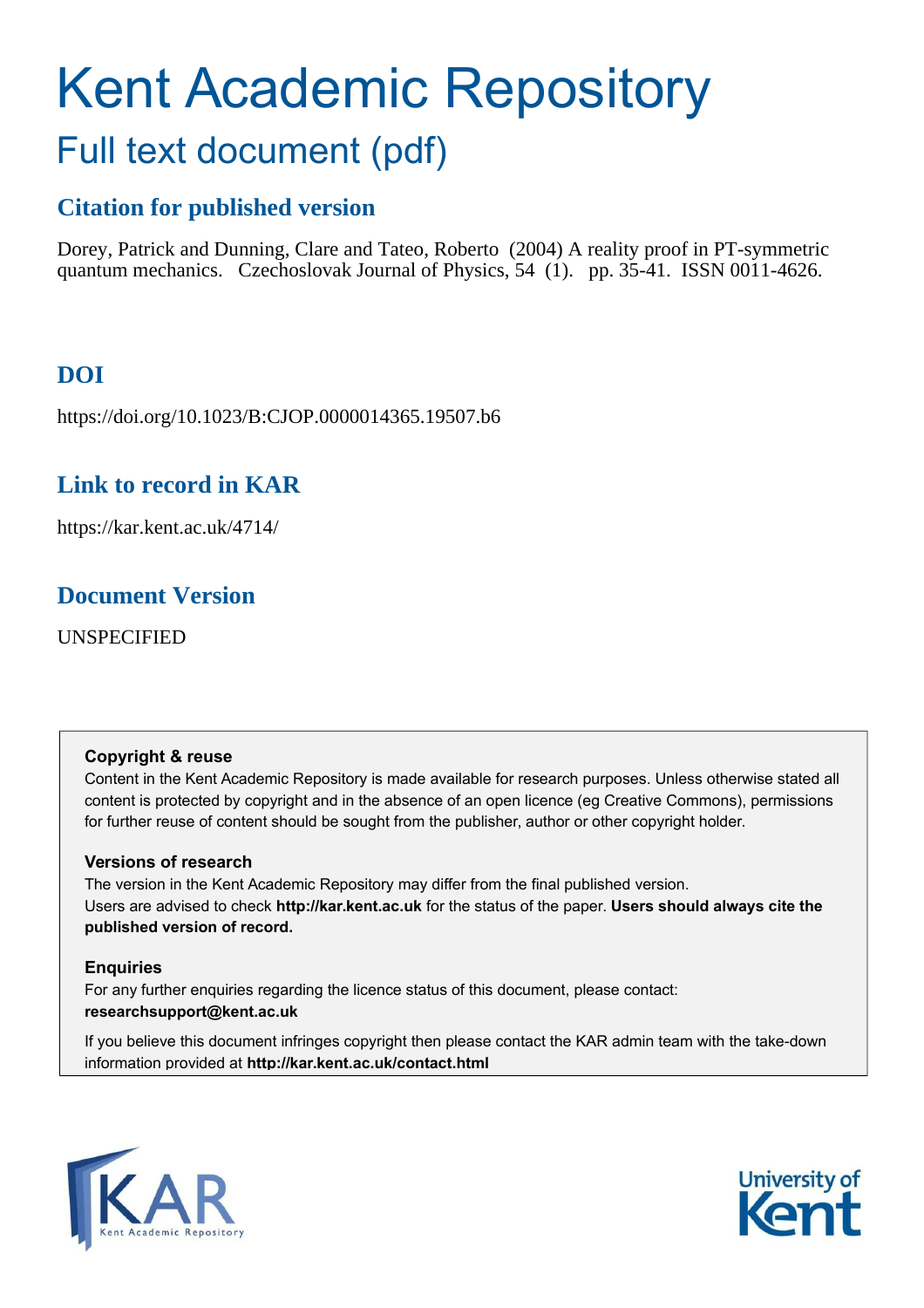## A reality proof in  $PT$ -symmetric quantum mechanics

PATRICK DOREY

Department of Mathematical Sciences, University of Durham, Durham DH1 3LE, UK.

Clare Dunning

Department of Mathematics, University of York, York, YO1 5DD, UK.<sup>∗</sup> )

#### ROBERTO TATEO

Department of Mathematical Sciences, University of Durham, Durham DH1 3LE, UK.<sup>†</sup>)

Received 12/09/03

We review the proof of a conjecture concerning the reality of the spectra of certain  $\mathcal{P}\mathcal{T}$ symmetric quantum mechanical systems, obtained via a connection between the theories of ordinary differential equations and integrable models. Spectral equivalences inspired by the correspondence are also discussed.

<span id="page-1-1"></span>PACS: 11.30.Er, 02.30.Hq

Key words: parity, time-reversal, PT-symmetry, integrable models, quantum mechanics

## <span id="page-1-0"></span>1 Introduction

The unexpected reality of the spectra of a class of non-Hermitian quantum mechanical systems has provoked a fair amount of work since the first example was noted by Bessis and Zinn-Justin [\[1\]](#page-6-0). Generalising the result at  $M = 3/2$ , a numerical study of the Schrödinger equations

<span id="page-1-2"></span>
$$
-\frac{d^2}{dx^2}\psi(x) - (ix)^{2M}\psi(x) = E\psi(x)
$$
\n<sup>(1)</sup>

led Bender and Boettcher to conjecture that under suitable boundary conditions the spectrum of [\(1\)](#page-0-0) was entirely real and positive provided  $M \geq 1$  [\[2\]](#page-6-1).

Bender and Boettcher also noticed the relevance of  $\mathcal{PT}$ -symmetry [\[2,](#page-6-1)[3\]](#page-6-2) to these problems. For all M, the potentials  $V(x) = -(ix)^{2M}$  are invariant under the combined action of parity and time reversal, and this implies the eigenvalues are either real or occur in complex-conjugate pairs. If all energy eigenstates are also eigenstates of the  $\mathcal{P}\mathcal{T}$  operator, then the spectrum is guaranteed to be entirely real, but this is not true in general: the  $\mathcal{P}T$ -symmetry can be spontaneously broken, in which case the corresponding energies occur in complex-conjugate pairs. In fact, a proof of the reality conjecture has only recently been obtained [\[4\]](#page-6-3), via a correspondence between ordinary differential equations and integrable models (the so-called

 $C$ zechoslovak Journal of Physics, Vol. 53 (2003), No. 0  $A$   $A$   $A$ 

<sup>∗</sup>) Address after September 2003: Department of Mathematics, University of Queensland, Brisbane, QLD 4072, Australia.

<sup>&</sup>lt;sup>†</sup>) Address after November 2003: Dipartimento di Fisica Teorica, Università di Torino, Via P. Giuria 1, 10125 Torino, Italy.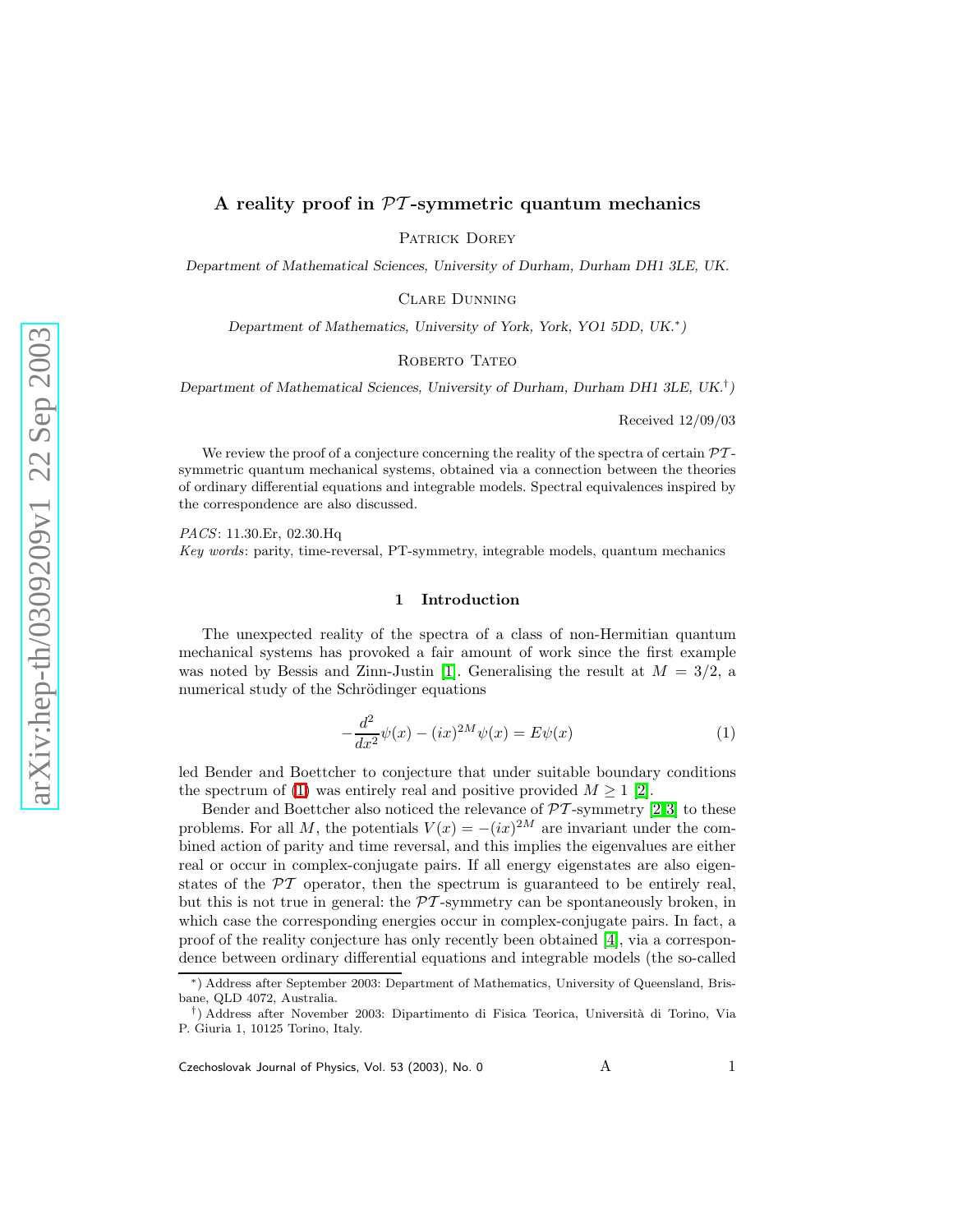

Fig. 1. The initial 'phase diagram' at fixed M.

<span id="page-2-1"></span> $'ODE/IM$  correspondence' [\[5,](#page-6-4) [6,](#page-6-5) [7,](#page-6-6) [8\]](#page-6-7)). Here we review the proof and touch on a few of the byproducts of the correspondence relevant to the ODE community.

Generalising the Bessis – Zinn-Justin and Bender – Boettcher Hamiltonians, we consider the class of  $\mathcal{PT}$ -symmetric problems

$$
\left[ -\frac{d^2}{dx^2} - (ix)^{2M} - \alpha(ix)^{M-1} + \frac{l(l+1)}{x^2} \right] \psi(x) = \lambda \psi(x) \quad , \quad \psi(x) \in L^2(\mathcal{C}) \ . \tag{2}
$$

For  $M < 2$ , the contour C may be taken to be the real axis with a small dip below the origin if  $l(l + 1) \neq 0$ . For larger M, the contour should be distorted into the complex plane to ensure the correct analytical continuation of the original problem, as explained in [\[2\]](#page-6-1). The result of [\[4\]](#page-6-3) is that the spectrum of [\(2\)](#page-1-0) is real for  $M \geq 1$ and  $\alpha < M+1+|2l+1|$  and positive for  $M \geq 1$  and  $\alpha < M+1-|2l+1|$ . Referring to figure [1,](#page-1-1) reality was proven for  $(\alpha, l) \in B \cup C \cup D$ , and positivity for  $(\alpha, l) \in D$ .

#### <span id="page-2-0"></span>2 The functional relation

<span id="page-2-2"></span>Rather than considering the  $\mathcal{PT}$ -symmetric problem [\(2\)](#page-1-0) alone, we introduce a related problem obtained from [\(2\)](#page-1-0) by sending  $x \to x/i$  and  $E \to -E$ :

$$
\left(-\frac{d^2}{dx^2} + x^{2M} \pm \alpha x^{M-1} + \frac{l(l+1)}{x^2}\right) \Phi(x) = E\Phi(x) .
$$
 (3)

It will be convenient to treat positive and negative values of  $\alpha$  together. The bound-ary conditions for [\(3\)](#page-1-2) are that  $\Phi(x)$  should vanish as  $x \to \infty$  along the real axis, and behave as  $x^{l+1}$  as  $x \to 0$ . For l real and larger than  $-1/2$ , this problem is Hermitian. In the language of ordinary differential equations in the complex domain, it

2 A Czech. J. Phys. 53 (2003)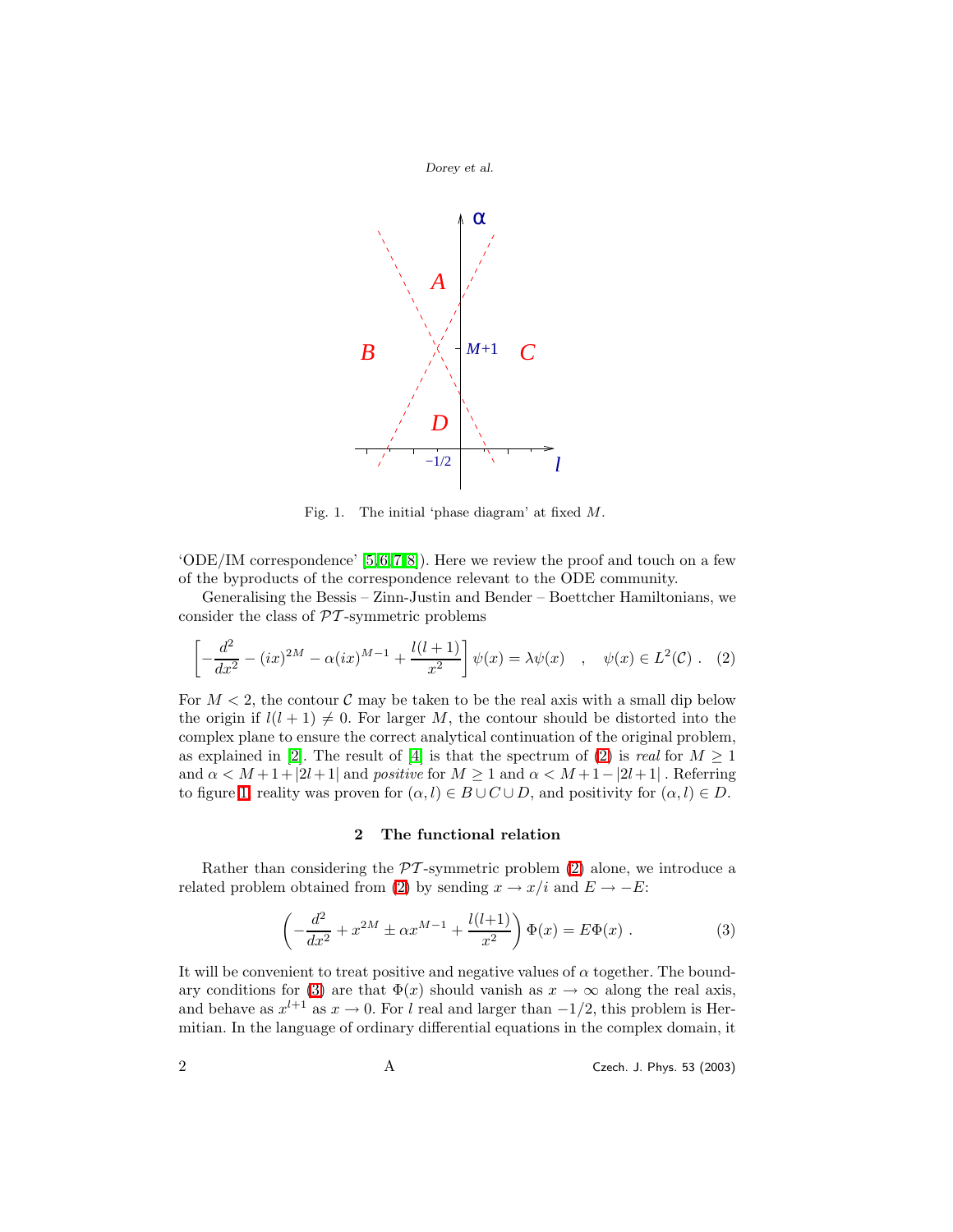is sometimes called a 'radial' problem, while [\(2\)](#page-1-0) is called a 'lateral' problem. (Note, the radial problem can also be considered for  $\Re e \, l \leq -1/2$ , but is best then defined by analytic continuation in  $l$ .)

Following the ideas particularly advocated by Sibuya and Voros in the context of ordinary differential equations [\[9,](#page-6-8)[10\]](#page-6-9), we approach the spectral problems by studying the behaviour of the associated spectral determinants. Adopting the con-vention used in [\[15\]](#page-6-10), let  $\{E_j^{(\pm)}\}$  be the set of eigenvalues of [\(2\)](#page-1-0) with inhomogeneous term  $\pm \alpha (ix)^{M-1}$ , and let  $\{e_i^{(\pm)}\}$  be the eigenvalues of [\(3\)](#page-1-2) with inhomogeneous term  $\pm \alpha x^{M-1}$ . Then define two pairs of spectral determinants, as follows:

<span id="page-3-0"></span>
$$
T^{(\pm)}(E) = T^{(\pm)}(0) \prod_{j=0}^{\infty} \left( 1 + \frac{E}{E_j^{(\pm)}} \right) , \qquad (4)
$$

and

$$
Q^{(\pm)}(E) = Q^{(\pm)}(0) \prod_{i=0}^{\infty} \left( 1 - \frac{E}{e_i^{(\pm)}} \right) . \tag{5}
$$

Both products are convergent for  $M > 1$ , and define entire functions of E, and their zeroes (or, for  $T(E)$ , their negatives) coincide with the eigenvalues of the corresponding spectral problem. For  $M \leq 1$  convergence factors must be added, and it is more efficient to define the spectral determinants indirectly, via certain special 'Sibuya' solutions to [\(3\)](#page-1-2), which are anyway needed to prove the key identity [\(6\)](#page-2-0) below; see [\[9,](#page-6-8) [7\]](#page-6-6) for more details.

<span id="page-3-1"></span>By considering the asymptotic behaviour of the Sibuya solutions in the complex plane it is not hard, following the arguments given in [\[7\]](#page-6-6), to establish a Stokes relation, from which one can obtain the following functional equations

$$
T^{(\pm)}(E)Q^{(\pm)}(E) = \omega^{-(2l+1\pm\alpha)/2}Q^{(\mp)}(\omega^{-2}E) + \omega^{(2l+1\pm\alpha)/2}Q^{(\mp)}(\omega^2E) ,\qquad (6)
$$

where  $\omega = e^{i\pi/(M+1)}$ . This shows that the spectral problems [\(2\)](#page-1-0) and [\(3\)](#page-1-2) are related by much more than a simple change of variables and boundary conditions, and also that the spectral problem at positive  $\alpha$  is necessarily tied up with the problem at negative  $\alpha$ . Furthermore, this functional relation taken at  $\alpha = 0$  is well-known in the integrable model (IM) world, where it goes by the name of Baxter's TQ relation. This observation, initially developed in [\[5,](#page-6-4)[6,](#page-6-5)[7\]](#page-6-6), has led to an exact mapping between ODE quantities such as spectral determinants and functions constructed in the context of integrable models. It provides a powerful tool to analyse ODE problems using IM techniques, and vice-versa.

If we set  $E = e_j^{(\mp)}$  in [\(6\)](#page-2-0) we can use the entirety of T and the product form for  $Q(5)$  $Q(5)$  to obtain

$$
\prod_{i=0}^{\infty} \left( \frac{e_i^{(\mp)} - \omega^2 e_j^{(\pm)}}{e_i^{(\mp)} - \omega^{-2} e_j^{(\pm)}} \right) = -\omega^{-2l - 1 \mp \alpha} \,. \tag{7}
$$

In IM language sets of coupled equations of this type are known as Bethe ansatz equations. Their solution allows  $Q$  to be reconstructed via  $(5)$  and thus  $T$  using

Czech. J. Phys. 53 (2003)  $A$  3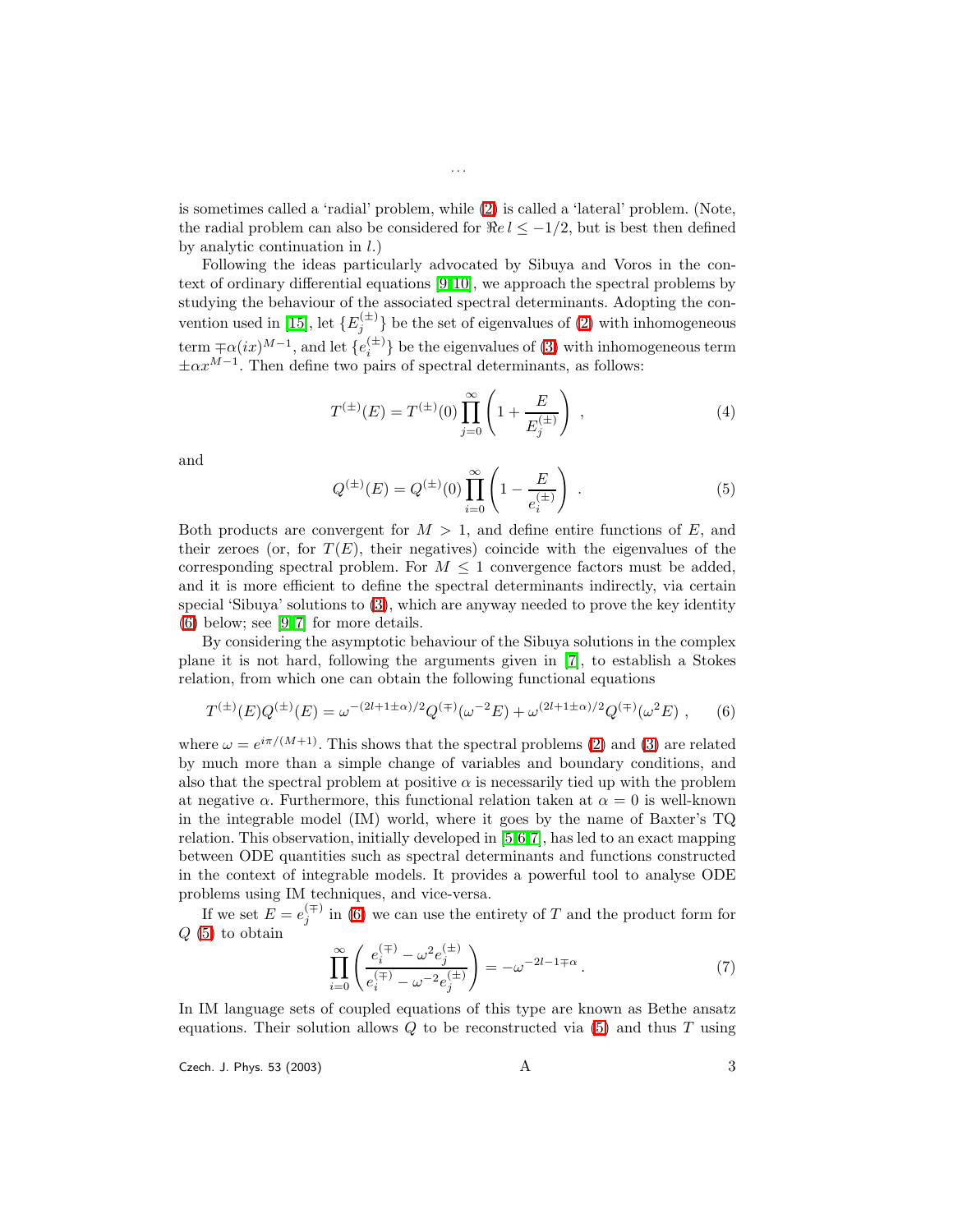## Dorey et al.

the TQ relation  $(6)$ . Finally the eigenvalues of the  $\mathcal{PT}$ -symmetric Hamiltonian are found by searching for the zeros of  $T(E)$ . Alternatively, a technique developed in integrable models allows one to convert the Bethe ansatz equations [\(7\)](#page-2-2) into a single nonlinear integral equation, from which one can easily numerically obtain both the zeros of  $Q(E)$  and  $T(E)$ , as first emphasised in [\[5,](#page-6-4) [7\]](#page-6-6).

## 3 The proof

Returning to the reality proof, a second set of Bethe ansatz like equations can be obtained from [\(6\)](#page-2-0) if we instead set  $E = -E_j^{(+)}$  and invoke the entirety of  $Q^{(-)}(E)$ . Rearranging and using the product form  $\overrightarrow{5}$  leads to

$$
\prod_{i=0}^{\infty} \left( \frac{e_i^{(-)} + \omega^2 E_j^{(+)}}{e_i^{(-)} + \omega^{-2} E_j^{(+)}} \right) = -\omega^{-2l-1-\alpha} \,. \tag{8}
$$

<span id="page-4-0"></span>This equation couples the so-far mysterious eigenvalue  $E_i^{(+)}$  $\mathcal{P}^{\left(\tau\right)}$  of the PT-symmetric problem [\(2\)](#page-1-0) to the much better-controlled eigenvalues of the Hermitian problem [\(3\)](#page-1-2). Indeed, a Langer transformation [\[11\]](#page-6-11) shows that the eigenvalues  $e^{(-)}$  of the radial problem are also positive if  $\alpha < M + 2l + 2$  [\[4\]](#page-6-3). It is from this equation that we are able to prove the reality of the  $\mathcal{P}\mathcal{T}$  -symmetric problem.

The first step will be to set  $E_j^{(+)} = |E_j^{(+)}| \exp(i \delta_k)$ . Now take the modulus<sup>2</sup> of [\(8\)](#page-3-0) to obtain

$$
\prod_{i=0}^{\infty} \left( \frac{(e_i^{(-)})^2 + |E_j^{(+)}|^2 + 2e_i^{(-)}|E_j^{(+)}|\cos(\frac{2\pi}{M+1} + \delta_j)}{(e_i^{(-)})^2 + |E_j^{(+)}|^2 + 2e_i^{(-)}|E_j^{(+)}|\cos(\frac{2\pi}{M+1} - \delta_j)} \right) = 1.
$$
\n(9)

For  $\alpha < M + 2l + 2$  all the  $e_i^{(-)}$  are positive, and each single term in the product on the LHS of [\(9\)](#page-3-1) is either greater than, smaller than, or equal to one depending only on the relative values of the cosine terms in the numerator and denominator. These are independent of the index i. Therefore the only possibility to match the RHS is for each term in the product to be individually equal to one, which for  $E_j^{(+)} \neq 0$ requires

$$
\cos(\frac{2\pi}{M+1} + \delta_j) = \cos(\frac{2\pi}{M+1} - \delta_j), \text{ or } \sin(\frac{2\pi}{M+1})\sin(\delta_j) = 0.
$$
 (10)

Since  $M > 1$ , this latter condition implies

$$
\delta_j = n\pi \,, \qquad n \in \mathbb{Z} \tag{11}
$$

and this establishes the reality of the eigenvalues of [\(2\)](#page-1-0) for  $M > 1$  and  $\alpha < M + 2l + 2$ or, relaxing the condition on l,  $\alpha < M + 1 + |2l+1|$ .

At  $M \leq 1$  the simple form [\(5\)](#page-2-1) for  $D^{(-)}(E)$  acquires extra convergence factors, resulting in a break down of the proof, as expected given the numerical findings of [\[2,](#page-6-1)[7\]](#page-6-6). More details can be found in [\[4\]](#page-6-3); for a further generalisation of the method, see [\[12\]](#page-6-12).

4 A Czech. J. Phys. 53 (2003)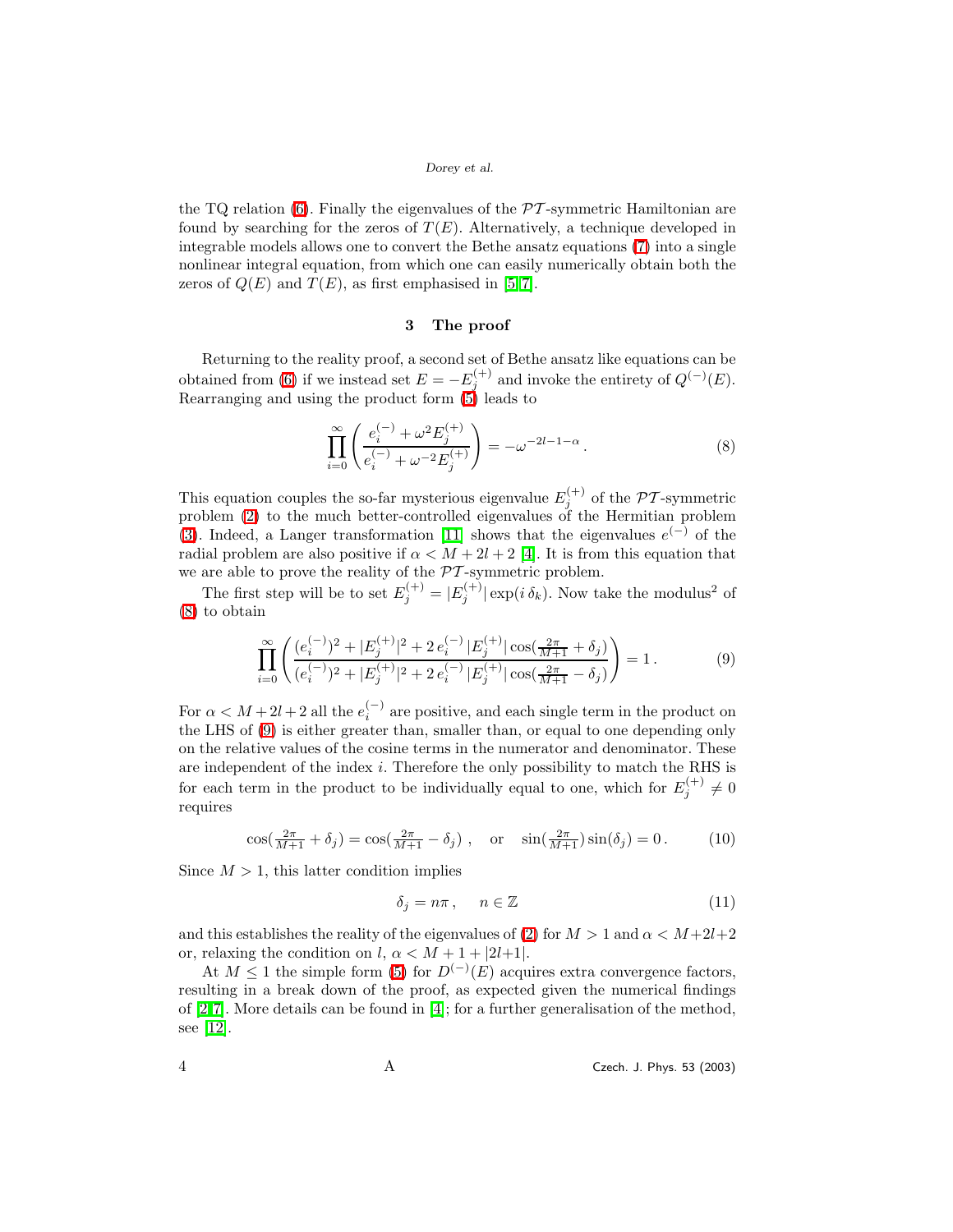

Fig. 2. The domain of unreality for  $M = 3$ . Horizontal and vertical axes are l and  $\alpha$ respectively.

Finally, we remark that while the above constraints on the parameters  $M$ ,  $\alpha$ and  $l$  are sufficient conditions they are not necessary, as demonstrated in figure  $2$ for the case  $M = 3$ . The full domain of unreality, obtained numerically in [\[13\]](#page-6-13), is the interior of the curved line, a proper subset of  $A$  which only touches its boundary at isolated points. In the small, approximately-triangular region inside A but outside the curved line which abuts the crossing of the lines separating the regions  $A, B, C, D$ , the spectrum is not only real but also entirely positive, despite the fact that it lies outside the domain  $D$ . The separating lines themselves have further significance, in that at these points the model has a hidden supersymmetry, which plays a significant rôle in the breakdown of reality  $[13]$ .

#### 4 Further consequences

One further application of the ODE/IM correspondence was also found in [\[4\]](#page-6-3), and concerns the lateral and radial problems at  $M = 3$ . As remarked in [\[21\]](#page-6-14), it is convenient to reparametrise the angular-momentum term by setting  $\lambda = \sqrt{3}(2l+1)$ , so that the equation becomes

$$
\left(-\frac{d^2}{dx^2} + x^6 + \alpha x^2 + \frac{\lambda^2 - 3}{12x^2}\right)\Phi(x) = E\Phi(x) .
$$
 (12)

Define  $\boldsymbol{\alpha} = (\alpha, \lambda)^T$  and let  $D(E, \boldsymbol{\alpha})$  denote the spectral determinant for this problem. Via the Bethe ansatz approach, it turns out that this problem has a relationship with a *third*-order ordinary differential equation:

$$
(D(g_2 - 2)D(g_1 - 1)D(g_0) + x^3) \phi = \frac{3\sqrt{3}}{4} E\phi
$$
\n(13)

Czech. J. Phys. 53 (2003)  $A$  5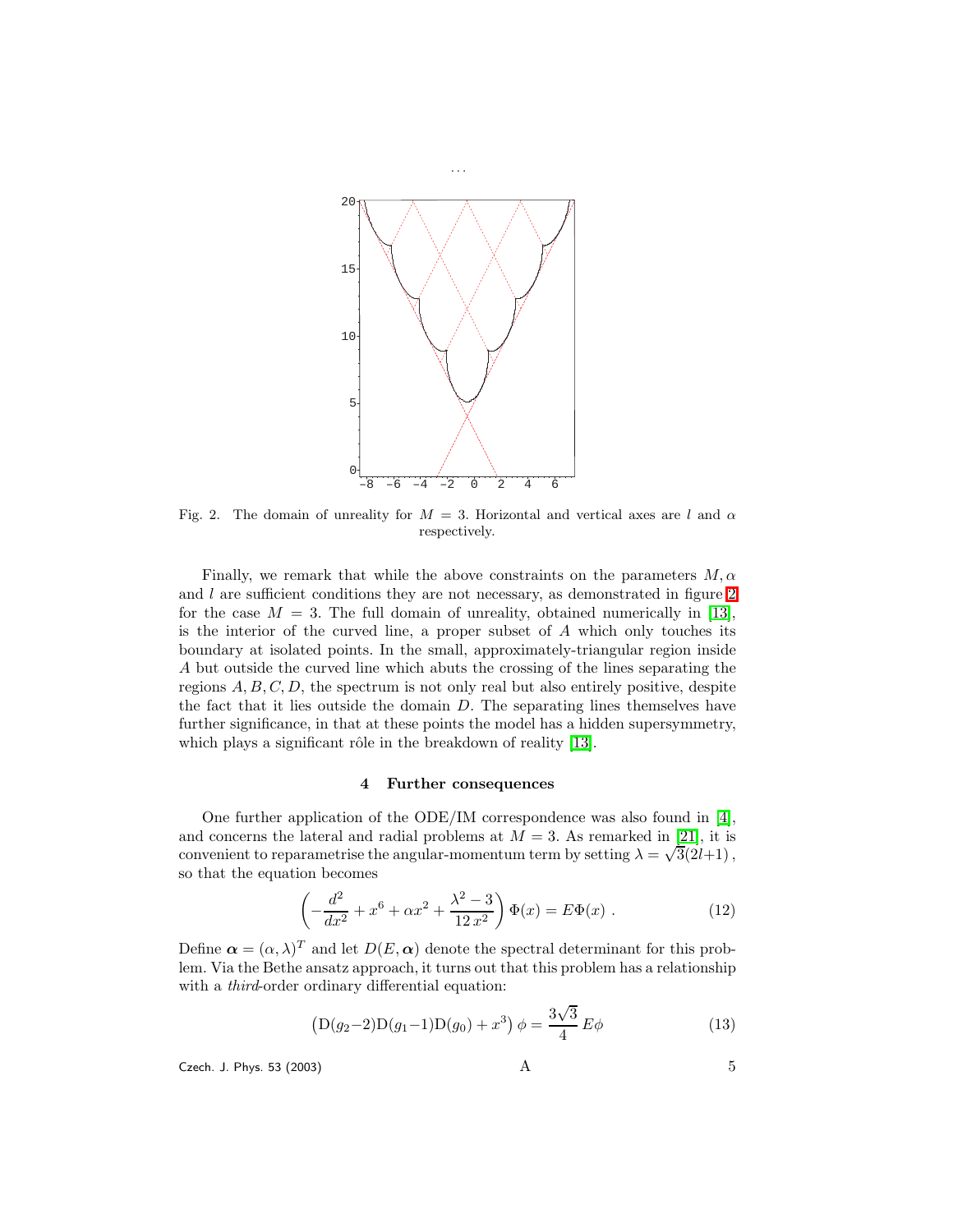Dorey et al.

where  $D(g) \equiv \left(\frac{d}{dx} - \frac{g}{x}\right)$ , and

$$
g_0 = 1 + (\alpha + \sqrt{3}\lambda)/4 \, , \, g_1 = 1 + \alpha/2 \, , \, g_2 = 1 + (\alpha - \sqrt{3}\lambda)/4 \, . \tag{14}
$$

<span id="page-6-0"></span>This third-order equation is associated with  $SU(3)$  Bethe ansatz equations, as dis-cussed in [\[14](#page-6-15)[,15\]](#page-6-10). Furthermore, the third-order equation is symmetrical in  $\{g_0, g_1, g_2\}$ , a feature which is completely hidden in the original second-order equation. By playing with this symmetry, one can establish some novel spectral equivalences between different (second-order) radial problems, and also between these and certain lateral problems. We add to the results discussed in [\[4\]](#page-6-3) the remark that, when expressed in terms of the parameters  $(\alpha, \lambda)$ , the mappings turn out to act as certain  $2 \times 2$ matrices in the Weyl group of  $SU(3)$ . The matrices L and T defined as

$$
\mathbb{L} = \begin{pmatrix} 1 & 0 \\ 0 & -1 \end{pmatrix} , \quad \mathbb{T} = \frac{1}{2} \begin{pmatrix} -1 & \sqrt{3} \\ -\sqrt{3} & -1 \end{pmatrix}
$$
 (15)

<span id="page-6-6"></span><span id="page-6-5"></span><span id="page-6-4"></span><span id="page-6-3"></span><span id="page-6-2"></span><span id="page-6-1"></span>generate the Weyl group of  $SU(3)$ , the matrix L describing a rotation and T a reflection. In [\[4\]](#page-6-3) we found a spectral equivalence between a pair of radial problems

$$
\gamma(\alpha)D(E,\alpha) = \gamma(\mathbb{T}\alpha)D(E,\mathbb{T}\alpha) , \qquad (16)
$$

<span id="page-6-9"></span><span id="page-6-8"></span><span id="page-6-7"></span>where  $\gamma(\alpha) = 2\sqrt{i\pi}/\Gamma(\lambda/2\sqrt{3})$ . An equivalence was also obtained at a particular set of points for which the radial problem  $D(E, \alpha)$  has a quasi-exactly solvable sector [\[16,](#page-6-16) [17\]](#page-6-17). For positive integer J and  $\alpha_J = -(4J + \lambda/\sqrt{3}, \lambda)$ , the first J levels of  $D(E, \alpha_{J})$  can be computed exactly as the zeros of the Bender-Dunne polynomials  $P_I(E)$  [\[18\]](#page-6-18). The result is that modulo the QES levels, the problems  $D(E, \mathbb{T} \mathbb{L} \alpha_I)$ and  $D(E, \alpha_I)$  are isospectral.

<span id="page-6-15"></span><span id="page-6-13"></span><span id="page-6-12"></span><span id="page-6-11"></span><span id="page-6-10"></span>A further spectral equivalence particularly relevant to the main theme of this paper occurs between a radial problem and the related lateral problem [\(2\)](#page-1-0) taken at  $M = 3$ . The equivalence is

$$
T(-E,\alpha) = \gamma(\mathbb{LT}\alpha)D(E,\mathbb{LT}\alpha) .
$$
 (17)

<span id="page-6-20"></span><span id="page-6-18"></span><span id="page-6-17"></span><span id="page-6-16"></span>If we denote  $\mathbb{LT}\alpha = (\tilde{\alpha}, \tilde{\lambda})^T$  then the problem on the RHS is Hermitian for  $\tilde{\lambda} > 0$ , and this relation provides a simple explanation for the reality of the spectrum of the PT-symmetric problems in these particular cases. At the points  $\alpha = \alpha_J$  we can combine the dualities to prove a simple result concerning the spectrum of  $T(E, \alpha_I)$ , namely that the only energies to become complex as the parameters  $(\alpha, l)$  move into region A through QES values lie in the solvable part of the spectrum [\[13\]](#page-6-13). This adds to a similar, as yet unproven, conjecture concerning quartic QES potentials [\[22\]](#page-6-19).

<span id="page-6-22"></span><span id="page-6-21"></span><span id="page-6-19"></span><span id="page-6-14"></span>More detailed reviews of the ODE/IM correspondence, with more extensive sets of references, can be found in [\[19,](#page-6-20) [20,](#page-6-21) [21\]](#page-6-14). The original correspondence relates only the groundstate of a quantum field theory to an ODE, but recently a set of differential equations has been found for the excited states of the field theory [\[23\]](#page-6-22). Further aspects of the correspondence are still being developed, and much remains to be understood. In particular, it would be valuable to have a more physical insight

6 A Czech. J. Phys. 53 (2003)